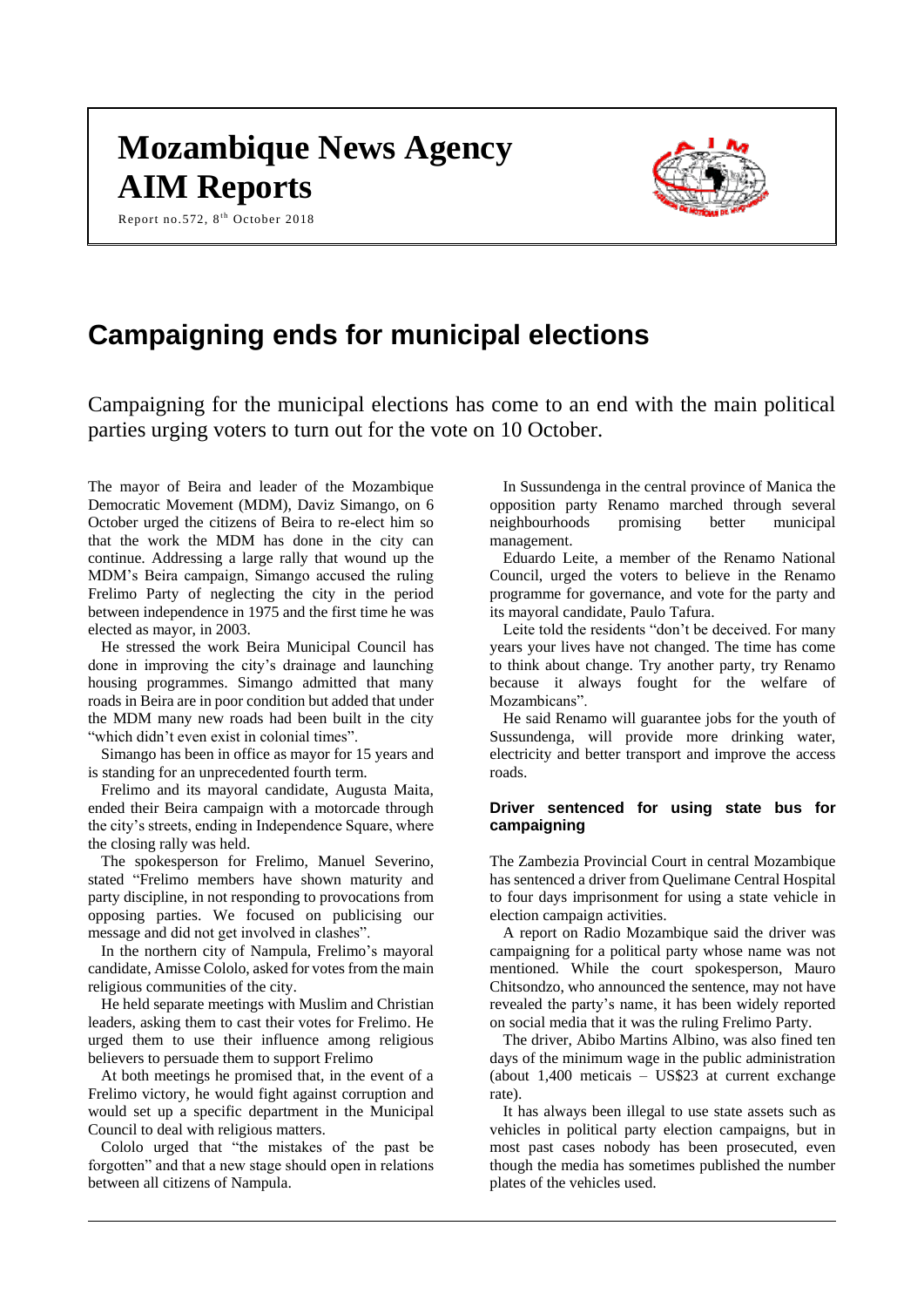# **President Nyusi launches demilitarisation of Renamo**

President Filipe Nyusi on 6 October launched the process to demilitarise the opposition party Renamo. The demilitarisation covers the demobilisation and disarming of the Renamo militia, and integrating its members, either into the defence and security forces, or back into civilian life.

The Maputo ceremony was attended by government and Renamo representatives, and by the international facilitators requested by Mozambique. These experts come from Tanzania, Zimbabwe, the United States, Switzerland, Germany, Norway, Ireland and India, and will be coordinated by Argentinian general Javier Perez Aquino, who supervised the disarmament of the guerrillas of FARC (Revolutionary Armed Forces) in Colombia.

President Nyusi asked all involved to do everything in their power to make the demilitarisation a success and to "solve definitively the problem of the Mozambicans".

He urged the Mozambican people and the international community to give their full support and thanked the interim coordinator of the Renamo Political Commission, Ossufo Momade, for his collaboration.

#### **Frelimo condemns threats of violence**

Frelimo has strongly condemned the threats by Renamo that it will send armed men to the polling stations during the municipal elections to block alleged Frelimo fraud.

On 4 October, in a message sent from the Renamo military base in the central district of Gorongosa, the interim coordinator of the Renamo Political Commission, Ossufo Momade, claimed that Frelimo had hatched a plan to steal the elections, and that the Renamo militia (whom he called "rangers") could intervene to stop it.

This alleged plan involved bussing in people from outside the municipalities to vote en masse for Frelimo. These people would not only come from Mozambique but also from Zimbabwe and South Africa.

Reacting to these accusations, the Frelimo Central Committee Secretary for Mobilisation and Propaganda, Caifadine Manasse, speaking in the northern city of Nampula, said they lacked any sense and were absolutely groundless. They were of great concern precisely because they came from the Renamo Coordinator and were made on the "Day of Peace" – the 26th anniversary of the signing of the General Peace Agreement between the Mozambican government and Renamo in Rome on 4 August 1992.

On the anniversary of the Peace Agreement, said Manasse, it had been hoped that Momade would say something in line with the speech of President Filipe Nyusi who had spoken of the efforts to secure a definitive and lasting peace. Instead, Momade had lost an opportunity to build his own identity as someone leading a peace process in Mozambique.

#### **Prime Minister promises new dam in Niassa**

Prime minister Carlos Agostinho do Rosario declared on 1 October that the construction of a new dam on the Lucheringo River will stimulate the economic and social development of the northern province of Niassa.

Speaking at a meeting in the provincial capital, Lichinga, with state employees, Rosario said the dam would make enough drinking water available to supply 120,000 households. It will take about a year and a half to build the dam, he said, and would solve the current defective distribution of water in the Lichinga area.

### **Vale suspends mining following protests**

The Brazilian company Vale has suspended its coal mining operations in Moatize, in the western province of Tete, following protests by residents against dust and noise.

"We are tired", declared one resident cited on 6 October by the television station STV. "Vale is mining near the village, and the explosions they make are damaging people's health".

A company spokesperson interviewed by STV, said, after the company met with representatives of local residents behind closed doors on 4 October, that "right from the beginning we knew that the question of dust would be a great challenge for us. Note that we are in an area with little rainfall, and where the climate is very dry".

Residents want to be resettled away from the mine and are threatening drastic action if Vale resumes mining without solving the pollution problems. One resident interviewed by STV said they would set the Vale equipment on fire and sabotage the mine.

There is no date for the resumption of mining, and Vale has not said how much it is losing because of the suspension.

This year Vale forecast that it would export 13 million tonnes of coal. The exports all reach the Indian Ocean port of Nacala-a-Velha via a railway that Vale financed from Moatize to Nacala across southern Malawi.

In May, Vale-Mozambique announced that in 2017, for the first time since starting operations in 2012, it ran at a profit. It is a major employer in Tete, with around 6,400 workers, the great majority of them Mozambican, on its payroll.

Due to an improvement in the international coal price, the coal from Moatize has overtaken the aluminium ingots produced at the Mozal smelter just outside Maputo as Mozambique's largest export.

#### **Vegetable processing centre inaugurated**

President Filipe Nyusi on 4 October inaugurated a vegetable processing centre (CEPHOL) in Xai-Xai, capital of the southern province of Gaza.

This centre was financed by the African Development Bank (ADB), to the tune of over US\$3.175 million.

According to Armando Ussivane, the chairperson of the Lower Limpopo Irrigation Company (RBL), the new processing centre is part of the Lower Limpopo Irrigation and Climate Resilience Project. It is intended to encourage farmers to increase their production and productivity, to boost food security and to promote agro-processing.

The centre was built on an embankment which should resist any future floods in the Limpopo Valley. The area is half a metre above the maximum level reached by the waters during the enormous Limpopo floods of 2000.

"This centre has been set up in an area of three hectares, where it is possible to install greenhouses in the future, to produce seedlings, and demonstration fields for crop varieties", said Ussivane.

CEPHOL buys from local farmers a range of vegetables, fruits, root crops and beans, which it washes, selects, calibrates, packages, stores and conserves.

Ussivane said that, through this type of business, CEPHOL hopes to contribute to vegetable production, by linking farmers to the markets, reducing post-harvest losses through good conservation techniques, and ensuring that vegetables are available on the market throughout the year.

This is a condensed version of the AIM daily news service - for details contac[t pfauvet@live.com](mailto:pfauvet@live.com) \_\_\_\_\_\_\_\_\_\_\_\_\_\_\_\_\_\_\_\_\_\_\_\_\_\_\_\_\_\_\_\_\_\_\_\_\_\_\_\_\_\_\_\_\_\_\_\_\_\_\_\_\_\_\_\_\_\_\_\_\_\_\_\_\_\_\_\_\_\_\_\_\_\_\_\_\_\_\_\_\_\_\_\_\_\_\_\_\_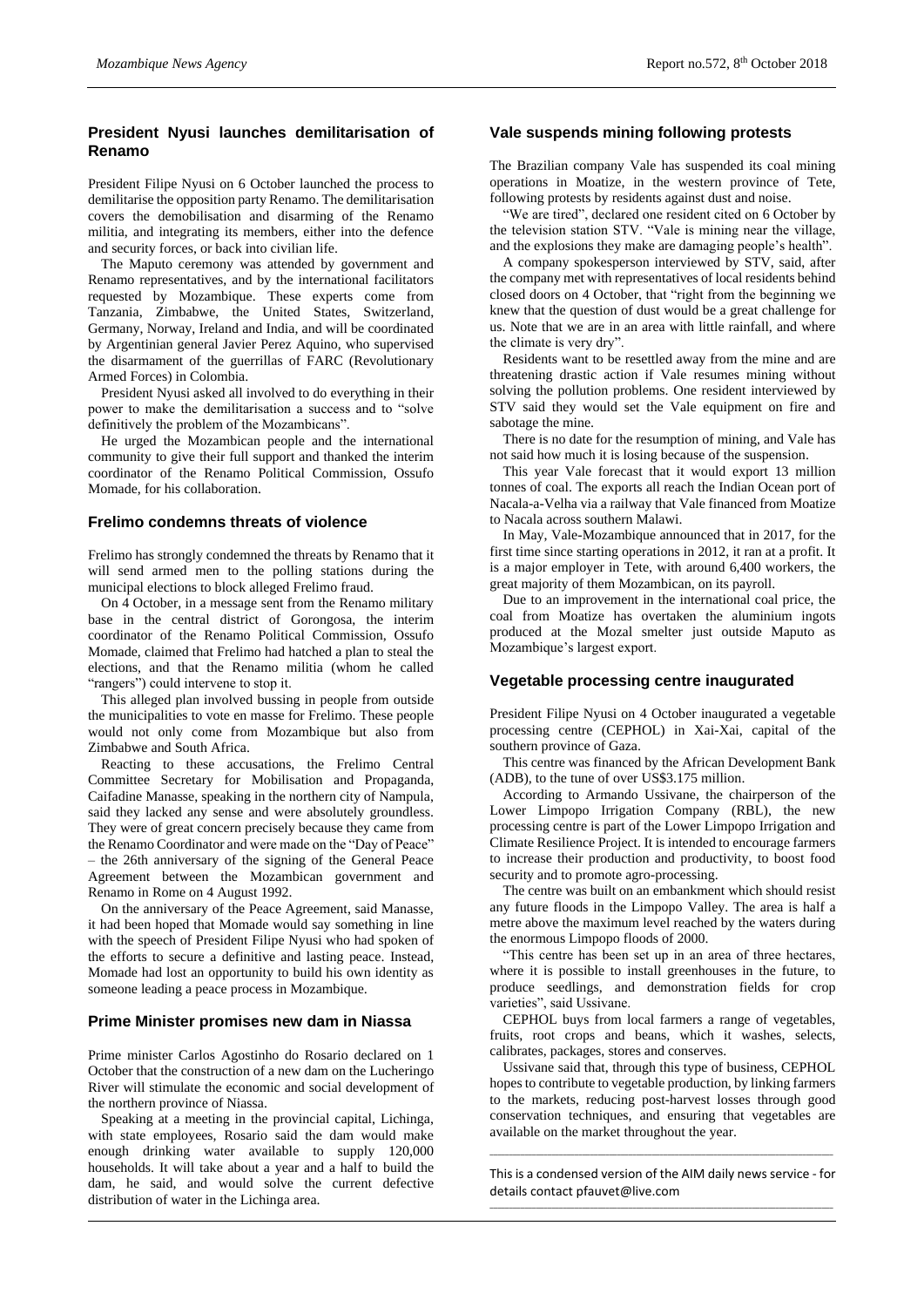#### **Rehabilitation of Nacala port begins**

Transport Minister Carlos Mesquita on 3 October laid the first stone for the rehabilitation of the northern port of Nacala.

It is financed by the Japanese International Cooperation Agency (JICA) and is budgeted at US\$273.6 million.

At the inauguration ceremony, Mesquita noted that "there will be direct job opportunities for 400 Mozambicans, and businesses in Nacala will be stimulated since the work will require the provision of a variety of services".

The Bay of Nacala is regarded as the best deep-water harbour on the east African coast and it never needs dredging. It contains two ports – the mineral port at Nacala-a-Velha, used mostly for coal exports, and the much older general commercial port of Nacala.

Nacala underwent emergency rehabilitation between February 2014 and September 2015, through a Japanese grant of US\$32.6 million. Mesquita said that with the new rehabilitation the port will be able to handle 250,000 containers a year rather than the current 170,000. Ships of up to 120,000 tonnes could dock at the port.

Mesquita predicted that Nacala would become a nodal point on maritime transport routes facilitating access to the markets of eastern and southern Asia and of the Middle East.

JICA representative Hirokaki Endu expected the project to strengthen Nacala's role among the main ports of sub-Saharan Africa.

## **Trial begins of terrorist suspects**

The Cabo Delgado provincial court on 3 October began the trial of 189 people suspected of involvement in terrorist activities since the outbreak of an Islamist insurgency almost exactly a year ago.

The accused are 152 Mozambican citizens, 29 Tanzanians and three Somalis. 42 of them are women.

Because there are so many accused, the opening session took place in the three prisons where they are being held, and in each place the prosecutor, Rodrigo Munguambe, read out the charge sheet.

According to the summary in the Maputo daily "Noticias", the prosecution states that on 5, 6 and 7 October 2017, the accused took part in armed attacks against the district police command in the town of Mocimboa da Praia, and the barracks of the Forestry Resources Protection Unit in Oasse. In these attacks, the insurgents killed two police officers and injured a further five.

In November and December 2017, the same group seriously injured other policemen and the Nanshemele neighbourhood secretary in Mocimboa town. In their attacks on police units, the insurgents stole 34 AK-47 assault rifles, and 7,200 rounds of ammunition. They also vandalised three police vehicles.

Munguambe said members of the group were recruited in local mosques by Tanzanians, who promised them large sums of money if they successfully incited people in Cabo Delgado to disrespect and disobey Mozambican state institutions.

The Mozambicans come not only from various districts in Cabo Delgado, but also from Memba and Nacala, on the coast of the neighbouring province of Nampula, from Mopeia, in Zambezia province, and from the central city of Beira.

The Tanzanian accused come from Zanzibar and from the mainland provinces of Songea, Mtwara and Massassi. The Somalis are from the Kismayo area.

The charges they face include first-degree murder, use of banned weapons, membership of a criminal association, and instigation of collective disobedience against public order.

#### **President lays first stone of Mueda – Negomano road**

President Filipe Nyusi on 2 October laid the first stone for the rehabilitation and paving of the 165-kilometre road from Mueda to Negomano, in the northern province of Cabo Delgado.

The paving is financed by the African Development Bank (ADB) and will cost US\$40.6 million. The work will be undertaken in two phases. The first is tarring the road from Negomano, on the Tanzanian border, to Roma, a distance of 70 kilometres. The second phase, from Roma to Mueda, should be undertaken in 2019.

The purpose of this project is to ensure a good, tarred road between Tanzania and Mozambique. The border between the two countries is the Rovuma River, and in 2010 the "Unity Bridge" across the river was inaugurated by the Mozambican and Tanzanian presidents of the time, Armando Guebuza and Jakaya Kikwete.

The bridge has remained underused, largely because of the lack of good road connections on the Mozambican side.

President Nyusi told the inauguration ceremony that the road will be the final piece in the country's main north-south highway, running from the Rovuma River to Ponta de Ouro, on the border with the South African province of KwaZulu-Natal.

According to President Nyusi, "the Mueda-Roma-Negomano road will facilitate ecotourism since it crosses the buffer zone of the Niassa Reserve" (the largest wildlife conservation areas in the country).

President Nyusi said the road will create investment opportunities benefitting people living in the north of Cabo Delgado and will "promote formal cross-border trade with Tanzania, contributing to economic growth and poverty eradication".

An ADB representative, Joao David, justified the bank's financing, on the grounds that the Mueda-Negomano road falls within the bank's focus on infrastructures to stimulate the sustainable development of the economy.

"It is no accident that currently more than 60 per cent of the bank's operations in Mozambique are aimed at the transport sector", he said. "This partly reflects the role Mozambique plays on the regional chessboard, as a country providing services to landlocked countries".

Work on the road should take 30 months and includes a drainage system to protect the road against flooding and ensure resilience in the case of heavy rains. The contractor is the Chinese company, the Anhui Foreign Economic Construction Group (AFECC).

The job will include three reinforced concrete bridges replacing the current flimsy river crossings which sometimes make the road impassable in the rainy season.

At a Mueda primary school, President Nyusi announced the distribution of 30,000 desks to the province's schools. Since two pupils can sit at each desk, and each school generally handles two shifts, these desks will cater for 120,000 pupils. This distribution is part of the government's plans to ensure that by the end of this year no pupil has to sit on the ground during classes.

Of the 30,000 desks, 2,750 have been allocated to Mueda district, 100 of them to the school where President Nyusi made the delivery.

Speaking to the pupils, the President said "we want you to look after these desks properly. These desks can last for years and years. We want to end this problem, and in the next cycle, we shall invest in the construction of more classrooms".